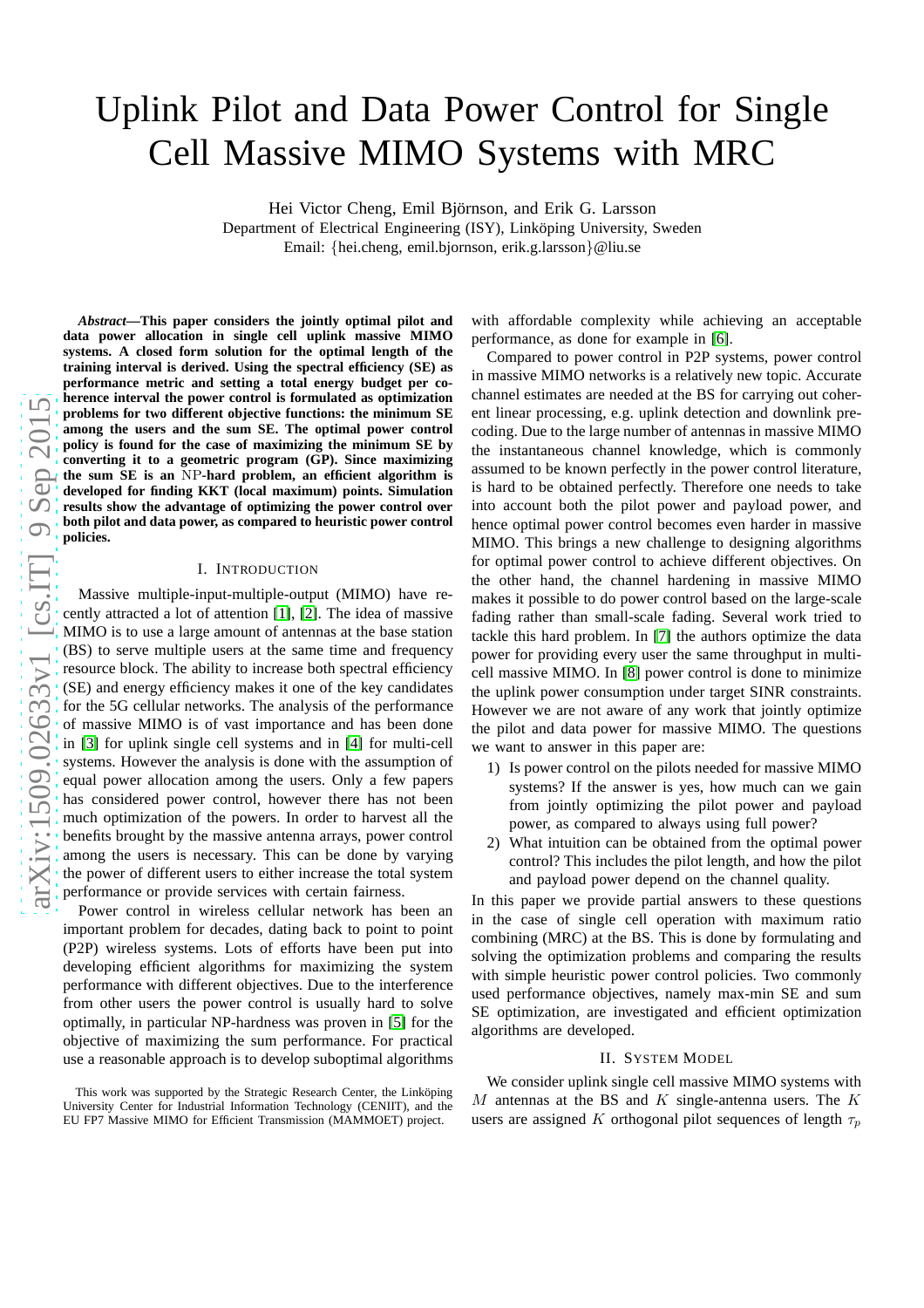for  $K \leq \tau_p \leq T$ , where T is the length of the coherence interval in which the channels are assumed to be unchanged. Denote the Rayleigh fading channels between the BS and the users as  $G \in \mathbb{C}^{M \times K}$ , where the columns of G have the distributions

$$
\mathbf{g}_k \sim CN(\mathbf{0}, \beta_k \mathbf{I}), \ k = 1, 2, \dots, K, \tag{1}
$$

which is a circularly symmetric complex Gaussian random variable, and the variance  $\beta_k$  represents the large-scale fading including path loss and shadowing. The large-scale fading coefficients are assumed to be known at the BS as they are varying slowly (in the scale of thousands of coherence intervals) and can be easily estimated. The schemes proposed in this paper only depends on the large-scale fading which make it feasible to optimize the power control online.

In each coherence interval, each user  $k$  transmits an orthogonal pilot sequence with power  $p_p^k$  for channel estimation. We assume that minimum mean squared error (MMSE) channel estimation is carried out at the BS to obtain the small-scale coefficients. This gives an MMSE estimate of the channel vector from user  $k$  as

$$
\hat{\boldsymbol{g}}_k = \frac{\sqrt{\tau_p p_p^k \beta_k}}{1 + \tau_p p_p^k \beta_k} \left( \sqrt{\tau_p p_p^k} \boldsymbol{g}_k + \boldsymbol{n}_p^k \right) \tag{2}
$$

where  $n_p^k \sim CN(0, I)$  accounts for the additive noise during the training interval. The noise has been normalized to unit variance and the variance is absorbed into  $p_p^k$ . During the payload transmission interval, the BS received the signal:

$$
\boldsymbol{y} = \sum_{k=1}^{K} \boldsymbol{g}_k p_u^k s_k + \boldsymbol{n}
$$
 (3)

where  $s_k$  is the unit variance information symbol from user k and  $n \sim CN(0, I)$  represents the noise during the payload transmission interval. The noise has been normalized to have unit variance and the variance is absorbed into the payload power  $p_u^k$ . The channel estimates are used for MRC detection of the payload, which corresponds to multiplying the  $y$  with  $\hat{\mathbf{g}}_k^H$  to detect the symbol  $s_k$ . To make fair comparison with the scheme with equal power allocations, we impose the following constraint on the total transmit energy over a coherence interval:

<span id="page-1-0"></span>
$$
\tau_p p_p^k + (T - \tau_p) p_u^k \le E_{max}, \ k = 1, \dots, K \tag{4}
$$

where  $E_{max}$  is the total energy budget for each user within one coherence interval. In previous work,  $p_p^k$  and  $p_u^k$  have been optimized separately or often not optimized at all in which the benefit of massive MIMO cannot be fully harvested. Therefore we consider the scenario where each user can choose freely how to allocate its energy budget on the pilots and payload. In [\[9\]](#page-5-2)  $p_p^k$  and  $p_u^k$  are set equal for every user. The work [\[7\]](#page-5-0) optimized the payload power to maximize the minimum throughput, which corresponds to fixing  $p_p^k$  for every user and optimizing over the  $p_u^k$ . The work [\[10\]](#page-5-3) adopted inverse power control for the pilot power, which corresponds to setting

 $p_p^k = C/\beta_k$  with a normalization constant C. These previous work can all be included in our framework by setting different variables to be constant. Therefore our framework of power control is the most general and the algorithms we develop in this work can be applied to all the above scenarios.

## III. ACHIEVABLE SE WITH MRC

Since the exact ergodic capacity of the uplink multiuser channels with channel uncertainty is unknown, bounds on the achievable SE are often adopted as the performance metric in the massive MIMO literature. Here we develop a lower bound for arbitrary power control with the same methodology using the Jensen's inequality as in [\[3\]](#page-4-2). This achievable SE for user  $k$  is given by the following proposition.

*Proposition 1:* An achievable SE for user k with power control on the pilot and payload power is given by

$$
R_k = \left(1 - \frac{\tau_p}{T}\right) \log_2(1 + \text{SINR}_k)
$$
\n(5)

where the SINR of user  $k$  is

<span id="page-1-1"></span>
$$
SINR_{k} = \frac{(M-1)p_{u}^{k}p_{p}^{k}\beta_{k}^{2}\tau_{p}}{1 + \sum_{j=1}^{K}\beta_{j}p_{u}^{j} + \tau_{p}\beta_{k}p_{p}^{k} + \tau_{p}p_{p}^{k}\beta_{k}\sum_{j\neq k}\beta_{j}p_{u}^{j}}.
$$
\n(6)

*Proof:* Using a similar approach as in [\[3\]](#page-4-2) by treating all additive interference as a worst-case Gaussian noise and then applying Jensen's inequality we can arrive at the result. The detailed proof is omitted here due to lack of space. This achievable SE is used as the user performance metric throughout the paper, where  $\tau_p$ ,  $p_p^k$  and  $p_u^k$  are the variables to be optimized (for  $k = 1, \ldots, K$ ). The optimization can be done at the BS, which can then inform the users about the number of pilot symbols, the amount of power to be spent on training, and the amount of power to be spent on payload data. The aim is to maximize a given utility function  $U(R_1, \ldots, R_K)$  where  $U(\cdot)$  can be any function that is monotonically increasing in every argument. The utility function characterizes the performance and fairness that we provide to the users. Examples of commonly used utility function are the max-min fairness, sum performance, and proportional fairness. The general problem we are trying to solve is:

<span id="page-1-2"></span>maximize 
$$
U(R_1,..., R_K)
$$
  
\n $\tau_p, \{p_p^k\}, \{p_u^k\}$   
\nsubject to  $\tau_p p_p^k + (T - \tau_p)p_u^k \le E_{max}, \forall k$  (7)  
\n $p_p^k \ge 0, p_u^k \ge 0, \forall k, K \le \tau_p \le T.$ 

## IV. OPTIMAL TRAINING INTERVAL

In this section we derive the optimal length of the training interval in closed form. First we provide the following lemma:

*Lemma 1:* For any monotonically increasing utility function, the energy constraint [\(4\)](#page-1-0) is satisfied with equality for every user at the optimal solution, i.e.

$$
\tau_p p_p^k + (T - \tau_p) p_u^k = E_{max}, \ k = 1, \dots, K \tag{8}
$$

at the optimal point.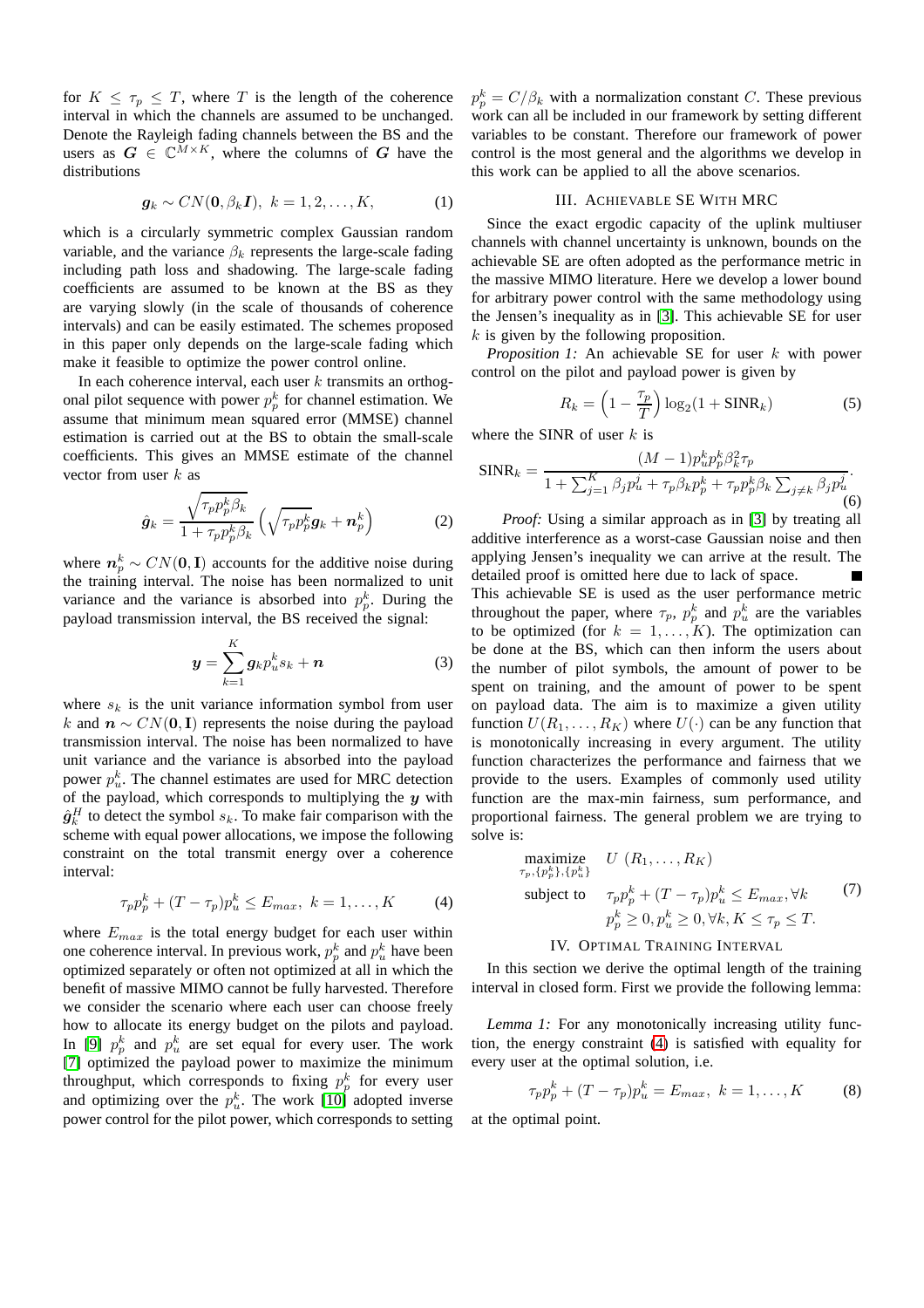*Proof:* Observe that we use orthogonal pilot sequences for each user and therefore the SINRs in [\(6\)](#page-1-1) are monotonically increasing in  $p_p^k$  for every user k. For any power allocation in which some users do not use the full energy budget, they can each increase their pilot power to improve their own SINR until their energy constraint is satisfied with equality, without causing interference to any other users.

Then we can state the following theorem which gives the optimal length of training interval in closed form.

*Theorem 1:* For any monotonically increasing utility function  $U(R_1, \ldots, R_k)$ , the optimal  $\tau_p$  equals to K.

*Proof:*

We prove this by applying that the function  $g(x)$  =  $\log\left(1+\frac{a}{bx+c}\right)$  is a strictly monotonic increasing function in  $x$ . The detailed proof is omitted here due to lack of space. Using the result in Theorem [1,](#page-2-0) we can reduce the number of variables involved in the optimization and this enable us to find the optimal solutions for certain utility functions in the next section. Also from Theorem [1](#page-2-0) we know that the optimal training period  $\tau_p$  is equal to the number of users being served, and is the same for every user. Therefore there is no need for assigning pilot sequences of different length for different users.

#### V. JOINT POWER CONTROL OF PILOTS AND PAYLOAD

In this section we focus on solving the power control problem [\(7\)](#page-1-2) for two different utilities, namely max-min fairness and the sum performance, while other utilities are left for future work. These are the two extreme cases: totally fair and ignoring fairness to achieve high total throughput.

## *A. Maximize the Minimum SE*

In the max-min fairness which aim at serving every user in the cell with equal SE. This is corresponding to choosing  $U(R_1, \ldots, R_K) = \min_k R_k$ . By using Theorem [1,](#page-2-0) [\(7\)](#page-1-2) now becomes the following optimization problem:

maximize 
$$
\min_{\{p_p^k\}, \{p_u^k\}} R_k
$$
  
subject to  $\tau_p p_p^k + (T - \tau_p)p_u^k \le E_{max}, \forall k$  (9)  
 $p_p^k \ge 0, p_u^k \ge 0, \forall k.$ 

Since  $log(1+x)$  is an increasing function of x, we can remove the logarithm in the objective and use the epigraph form:

<span id="page-2-1"></span>maximize 
$$
\lambda
$$
  
\n $\{p_p^k\}, \{p_u^k\}, \lambda$   
\nsubject to  $(M-1)p_u^k p_p^k \beta_k^2 \tau_p \ge$   
\n $\lambda \left(1 + \sum_{j=1}^K \beta_j p_u^j + \tau_p \beta_k p_p^k +$   
\n $\tau_p p_p^k \beta_k \sum_{\substack{j \neq k}} \beta_j p_u^j \right), \forall k$   
\n $\tau_p p_p^k + (T - \tau_p) p_u^k \le E_{max}, \forall k$   
\n $p_p^k \ge 0, p_u^k \ge 0, \forall k.$  (10)

This problem is non-convex as it is formulated here, however it is a geometric program (GP). Since the objective function is a monomial and the constraints are valid posynomial, this can be solved efficiently with any GP solvers, here we use the MOSEK solver [\[11\]](#page-5-4) with CVX [\[12\]](#page-5-5). Alternatively, [\(10\)](#page-2-1) can be turned into a convex optimization problem by the change of variable:  $y_i = \log x_i$  for every variable  $x_i$  (in this case  $p_p^k, p_u^k, \lambda$ ). Then any function in the form  $m(\boldsymbol{x}) = c \prod_i x_i^{a_i}$ with  $c > 0$ , which is defined as a monomial, becomes an exponential of an affine function. Sum of monomials, defined as the posynomial, becomes sum of exponentials of affine functions. Finally taking logarithm of every objective and constraint function we obtained a convex problem.

### <span id="page-2-0"></span>*B. Maximize the Sum SE*

In this part, we aim at maximizing the sum SE by choosing  $U(R_1,..., R_K) = \sum_{k=1}^{K} R_k$ . By using Theorem [1,](#page-2-0) [\(7\)](#page-1-2) now becomes the following optimization problem:

<span id="page-2-2"></span>maximize  
\n
$$
\sum_{\{p_p^k\}, \{p_u^k\}} \sum_k \log(1 + \text{SINR}_k)
$$
\nsubject to  
\n
$$
\tau_p p_p^k + (T - \tau_p) p_u^k \le E_{max}, \forall k
$$
\n
$$
p_p^k \ge 0, p_u^k \ge 0, \forall k.
$$
\n(11)

Power control to maximize sum performance is known to be an NP-hard problem, even under perfect channel knowledge. Therefore in this paper we aim at finding a local optimal solution with affordable computational complexity. Here we adopt a successive convex optimization approach to converge to a Karush-Kuhn-Tucker (KKT) point of [\(11\)](#page-2-2) [\[13\]](#page-5-6). We first reformulate the problem using the epigraph form as

<span id="page-2-3"></span>
$$
\begin{array}{ll}\n\text{maximize} \\
\{p_p^k\}, \{p_u^k\}, \ \{\lambda_k\} & \prod_k \lambda_k \\
\text{subject to} & \tau_p p_p^k + (T - \tau_p)p_u^k \le E_{max}, \forall k \\
& 1 + \text{SINR}_k \ge \lambda_k, \forall k \\
& p_p^k \ge 0, p_u^k \ge 0, \forall k.\n\end{array} \tag{12}
$$

In this form it is clear that the only non-convexity lies in the constraints of the SINRs. To deal with these SINR constraints, we construct a family of functions  $f_i(\mathbf{p})$  in each iteration i to approximate  $f(\mathbf{p}_k) = 1 + \text{SINR}_k$  where we denote  $\mathbf{p}_k =$  $(p_p^k, p_u^k, \lambda_k)$ . This has to be done for every user k and the functions need to satisfy the conditions given in the following lemma from [\[13\]](#page-5-6):

<span id="page-2-4"></span>*Lemma 2:* By constructing a family of functions satisfying the following conditions:

1)  $f(\mathbf{p}_k) \leq f_i(\mathbf{p}_k)$ ,  $\forall \mathbf{p}_k$  in the feasible set, 2)  $f(\mathbf{p}_k^{(i-1)})$  $\binom{(i-1)}{k} = f_i(\mathbf{p}_k^{(i-1)})$  $\binom{(i-1)}{k}$ , where  $\mathbf{p}_k^{(i-1)}$  $\binom{k}{k}$  is the solution from the previous iteration,<br> $\nabla f(\mathbf{x}^{(i-1)})$ 

3) 
$$
\nabla f(\mathbf{p}_k^{(i-1)}) = \nabla f_i(\mathbf{p}_k^{(i-1)}),
$$

and optimize the problem by replacing  $f(\mathbf{p}_k)$  with  $f_i(\mathbf{p}_k)$  in the  $i$ -th iteration, the series of the solution will converge to an KKT point of the original problem.

The first condition is to ensure that the solution we get is feasible for the original problem. The second condition ensures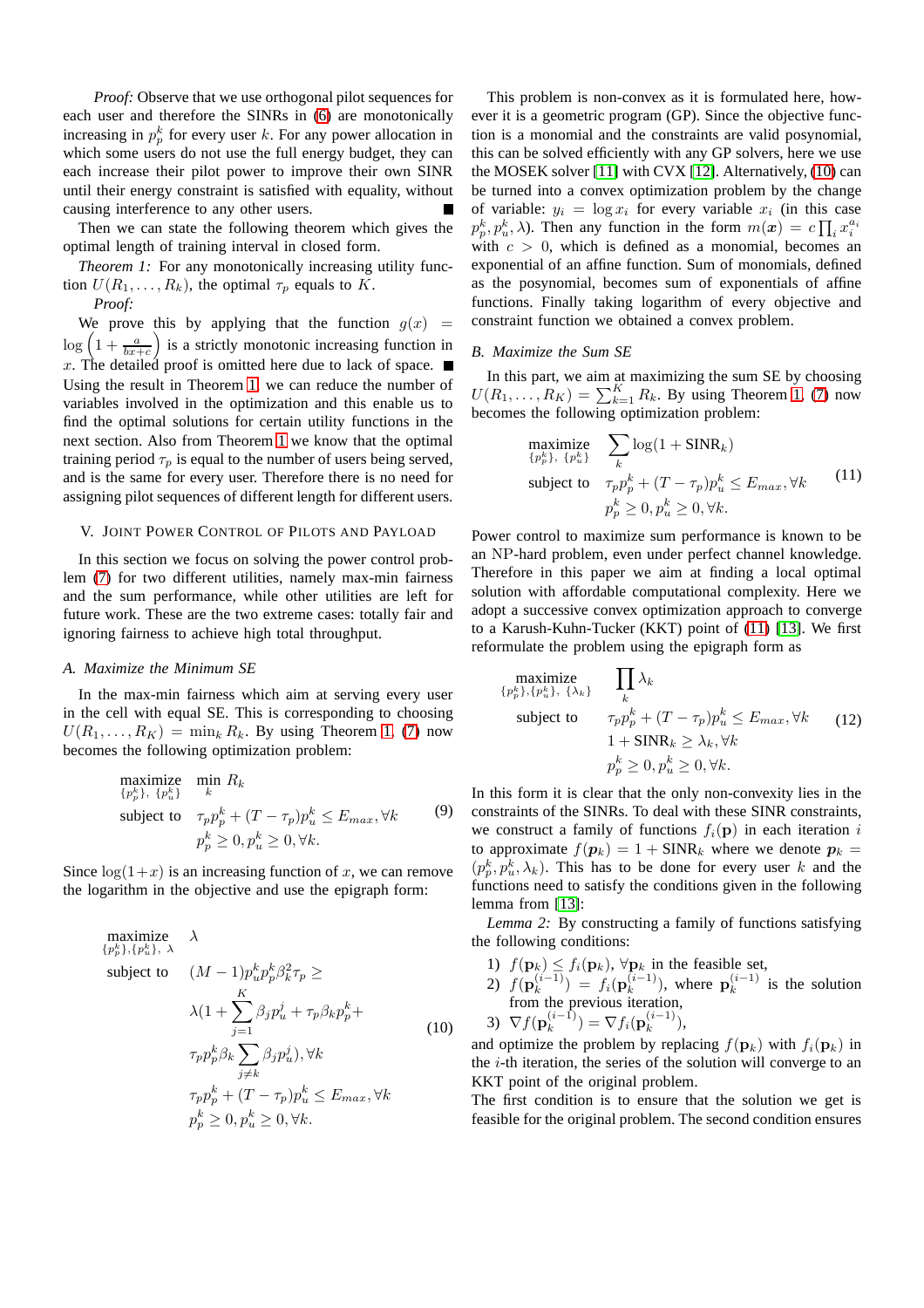that the solution from the previous iteration is feasible for the current iteration. As a result the objective value of the original problem increases in every iteration since the solution from the previous iteration is a feasible point to the problem in the current iteration. The second and third conditions together guarantee that the KKT conditions for the original problem are satisfied at convergence. As the objective value is bounded from above and monotonically increasing in every iteration, convergence is guaranteed.

To construct the family of function  $f(x)$  we need the following lemma from [\[6\]](#page-4-5):

*Lemma 3:* For any posynomial  $g(\boldsymbol{x}) = \sum_i m_i(\boldsymbol{x})$ , it holds for any  $\alpha_i$  that

<span id="page-3-0"></span>
$$
g(\boldsymbol{x}) \ge \tilde{g}(\boldsymbol{x}) = \prod_{i} \left( \frac{m_i(\boldsymbol{x})}{\alpha_i} \right)^{\alpha_i} \tag{13}
$$

The SINR constraints in [\(12\)](#page-2-3) are in the form  $h(x)/g(x) \leq 1$ , which is not a valid posynomial constraint. We apply Lemma [3](#page-3-0) on the denominator to replace  $g(x)$  with  $\tilde{g}(x)$  make it a valid posynomial constraint. Moreover with  $\alpha_i$  chosen as  $\alpha_i = m_i(\mathbf{x}_0)/g(\mathbf{x}_0)$ , the three conditions in Lemma [2](#page-2-4) are satisfied. Doing this for every SINR constraint we get a convex approximation of problem [\(12\)](#page-2-3). The same procedures are repeated until convergence. To conclude, we obtain a KKT point to [\(12\)](#page-2-3) with the procedure described in Algorithm [1.](#page-3-1)

<span id="page-3-1"></span>**Algorithm 1** Successive convex optimization for problem [\(12\)](#page-2-3)

- 1: choose  $\mathbf{p}_k^{(0)}$  $k<sup>(0)</sup>$  as the solution of max-min problem satisfying the constraints and initialize  $i = 1$
- 2: **repeat**
- 3: form the  $i$ -th approximated problem of [\(12\)](#page-2-3) by approximating every SINR constraints using lemma [3,](#page-3-0)
- 4: solve the *i*-th approximated problem to obtain  $\mathbf{p}_k^{(i)}$  $\binom{n}{k}$  for every user  $k$ ,
- 5:  $i \leftarrow i + 1$
- 6: **until** convergence
- 7: **return** all  $\mathbf{p}_k^{(i)}$ k

#### VI. SIMULATION RESULTS

In this section we present simulation results to demonstrate the benefits of our algorithms and compare the performance with the case of no power control as well as the case of power control on the payload power only. There are 5 schemes we are comparing here: 1) the solution to problem [\(10\)](#page-2-1) (marked as 'max-min' in the figures), 2) Algorithm [1](#page-3-1) for problem [\(12\)](#page-2-3) (marked as 'sum' in the figures), 3) equal power allocation  $p_u^k = p_p^k = E_{max}/T$  (marked as 'no control' in the figures), 4) optimizing only payload power for problem [\(10\)](#page-2-1) by fixing  $p_p^k = E_{max}/T$  (marked as 'max-min (data only)' in the figures), 5) optimizing payload power only for problem [\(12\)](#page-2-3) using Algorithm [1](#page-3-1) by fixing  $p_p^k = E_{max}/T$  (marked as 'sum (data only)' in the figures). We consider a scenario with  $M = 100$  antennas,  $K = 10$  users, and the length of the coherence interval is  $T = 200$  (which for example corresponds

to a coherence bandwidth of 200 kHz and a coherence time of 1 ms). The users are assumed to be uniformly and randomly distributed in a cell with radius  $R = 500$  m and no user is closer to the BS than 100 m. The path-loss model is chosen as  $\beta_k = 1/r_k^{3.76}$  where  $r_k$  is the distance of user k from the BS. The constant  $E_{max} = 0.1 \times R^{3.76} \times T$  to get a signal-tonoise ratio (SNR) of  $-10$  dB at the cell edge when using equal power allocation. Hence the users that are closer to the BS have higher SNR. The algorithms are run for 1000 Monte-Carlo simulations where in each snapshot the users are dropped randomly in the cell so that the large-scale fading  $\beta_k$ changes.

First we consider the cumulative distribution (CDF) of the sum SE. In Figure [1](#page-4-6) we plot the CDF of the sum SE for the scenario we described. We observe the optimized power control increases the sum SE significantly. The whole CDF is shifted to the right by almost 8 bit/s/Hz with the proposed power control on both the pilot and data as compared to equal power allocation. For example at the 0.95-likely point, power control on the data only increases the sum SE by around 45%, power control over both pilot and data contributes to another 20% increases as compared to equal power allocation. Surprisingly even the max-min formulation, which is designed for providing fairness, increases the sum SE by around 35% comparing to equal power allocation.

In Figure [2](#page-4-7) we plot the CDF of the minimum SE over different snapshots of user locations. We observe that without any power control in half of the cases the user with the lowest SNR will get less than 0.5 bit/s/Hz. This is not acceptable if we want to provide decent quality of service to every user being served. With max-min power control for both pilot and data we resolve this problem by guaranteeing every user a SE of more than 2 bit/s/Hz. Moreover the 0.95-likely point is increased by 9 times with power control on the data only, and 10 times with power control on both pilot and data with respect to equal power allocation. The performance of the sum SE formulation is rather surprising. By optimizing the pilot and data power for the sum SE also increases the minimum SE by 6 times in the 0.95-likely point and guarantee each user to have more than 1 bit/s/Hz.

Finally in Figure [3](#page-4-8) we plot the CDF of the per user SE over different snapshots of user locations. We observe that without power control the SE of the users varies from almost 0 bit/s/Hz, which is not acceptable, to 10 bit/s/Hz which is probably wasted in practice due to the limited modulation size. With sum SE power control the problem is less serious as the SE only ranges from 1 b/s/Hz to 3.8 b/s/Hz. With the maxmin power control we provide almost the same SINR in every snapshot, since the SE of each user is very concentrated at its median point of 2.2 bit/s/Hz.

In all the figures we observe that our joint power control over both pilots and data behaves similarly to power control over only the data. Nevertheless, our joint optimization increases the benefits even further. The extra gain can be up to 30% if we look at the max-min formulation. The gain of the sum SE is smaller, but can still be up to 20%. This shows if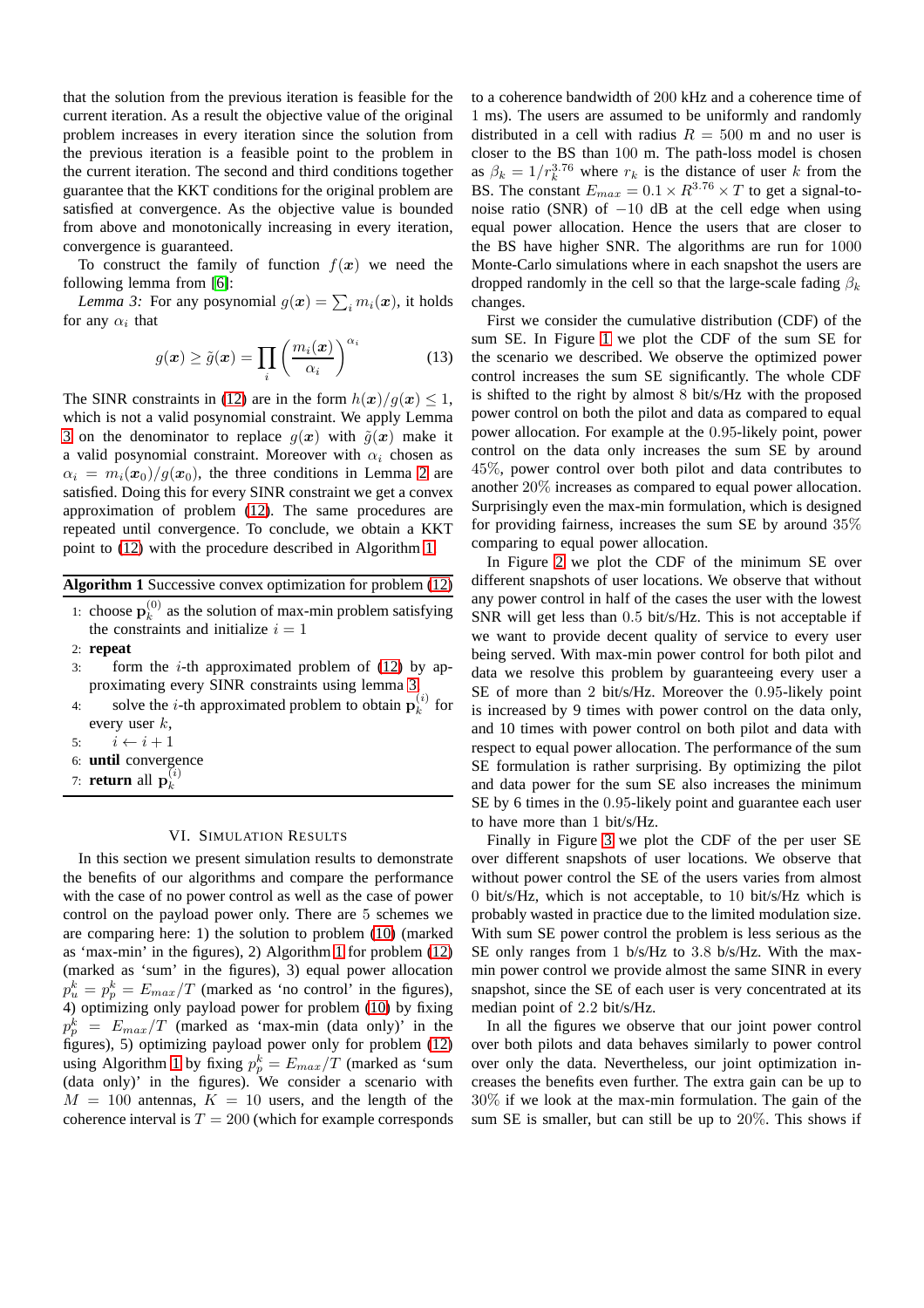

<span id="page-4-6"></span>Fig. 1. CDF of the sum SE with  $M = 100, K = 10, T = 200, R = 500$ m and cell edge SNR of −10 dB.

we need to optimize the power allocation, power control over both pilots and data is the right approach.

Some additional insights on how the optimal power allocation is can be obtained from the solutions. For the max-min SE formulation, users that are closer to the BS spend more power on the pilots and users that are further away spend more power on the payload. This is due to the fairness property of the max-min formulation, which reduces the interference caused from the users that are closer to the BS in order to reduce the near-far effect. For the sum SE formulation, both users that are very close and further than certain distance threshold  $d_{th}$ spend more power on pilots. This is because we require a more accurate channel estimate from the users that are very far and reduce the interference from the users that are very close to the others. This threshold depends on all  $\beta_k$  and  $E_{max}$ . More in depth characterization of  $d_{th}$  is left for future work.

### VII. CONCLUSION AND FUTURE WORK

We considered the optimal joint pilot and data power allocation problems in single cell uplink massive MIMO systems with MRC detection. A closed form solution for the optimal length of training interval was first derived. Using the SE as performance metric and setting a total energy budget, the power control was formulated as optimization problems for two different objective functions: the minimum SE and the sum SE. The optimal power control policy was found for the case of maximizing the minimum SE by converting it to a GP. Since maximizing the sum SE is an NP-hard problem, an efficient suboptimal algorithm was developed for finding KKT (local maximum) points. Simulation results showed the advantage of joint optimization over both pilot and data power. The gain over power control on data only can be up to  $30\%$ for the minimum SE and 20% for the sum SE. Future work includes extension to the multi-cell systems and taking into account other detection methods.



<span id="page-4-7"></span>Fig. 2. CDF of the minimum SE with  $M = 100$ ,  $K = 10$  and  $T = 200$ ,  $R = 500$ m and cell edge SNR of -10 dB.



<span id="page-4-8"></span>Fig. 3. CDF of the per user SE with  $M = 100$ ,  $K = 10$  and  $T = 200$ ,  $R = 500$ m and cell edge SNR of -10 dB.

#### **REFERENCES**

- <span id="page-4-0"></span>[1] E. G. Larsson, F. Tufvesson, O. Edfors, and T. L. Marzetta, "Massive MIMO for next generation wireless systems," *IEEE Communication Mag.*, vol. 52, no. 2, pp. 186-195, Mar. 2014.
- <span id="page-4-1"></span>[2] T. L. Marzetta, "Noncooperative cellular wireless with unlimited numbers of base station antennas," *IEEE Trans. Wireless Communications*, vol. 9, no. 11, pp. 3590-3600, Nov. 2010.
- <span id="page-4-2"></span>[3] H. Q. Ngo, E. G. Larsson, and T. L. Marzetta, "Energy and spectral efficiency of very large multiuser MIMO systems," *IEEE Trans. Communications*, vol.61, no.4, pp.1436-1449, April 2013.
- <span id="page-4-3"></span>[4] J. Hoydis, S. ten Brink, and M. Debbah, "Massive MIMO in the UL/DL of cellular networks: How many antennas do we need?," *IEEE J. Sel. Areas Communication*, vol. 31, no. 2, pp. 160-171, Feb. 2013.
- <span id="page-4-4"></span>[5] Z. -Q. Luo and S. Zhang, "Dynamic spectrum management: Complexity and duality," *IEEE J. Sel. Areas Signal Processing*, vol. 2, no. 1, pp. 57- 73, 2008.
- <span id="page-4-5"></span>[6] M. Chiang, C. wei Tan, D. Palomar, D. O'Neill, and D. Julian, "Power